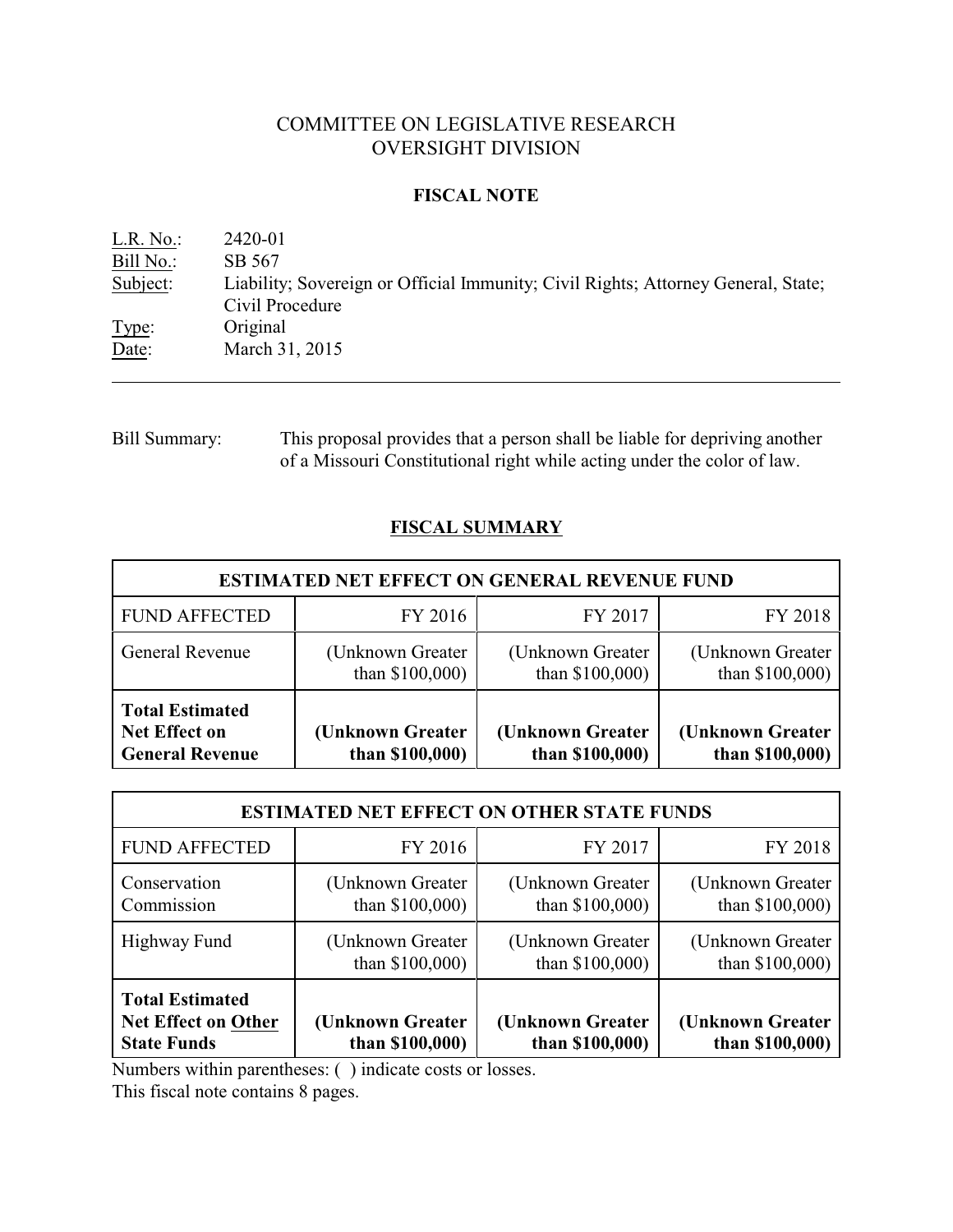L.R. No. 2420-01 Bill No. SB 567 Page 2 of 8 March 31, 2015

| <b>ESTIMATED NET EFFECT ON FEDERAL FUNDS</b>                               |         |         |         |  |  |
|----------------------------------------------------------------------------|---------|---------|---------|--|--|
| <b>FUND AFFECTED</b>                                                       | FY 2016 | FY 2017 | FY 2018 |  |  |
|                                                                            |         |         |         |  |  |
|                                                                            |         |         |         |  |  |
| <b>Total Estimated</b><br><b>Net Effect on All</b><br><b>Federal Funds</b> | \$0     | \$0     |         |  |  |

| <b>ESTIMATED NET EFFECT ON FULL TIME EQUIVALENT (FTE)</b>    |         |         |         |  |  |
|--------------------------------------------------------------|---------|---------|---------|--|--|
| <b>FUND AFFECTED</b>                                         | FY 2016 | FY 2017 | FY 2018 |  |  |
|                                                              |         |         |         |  |  |
|                                                              |         |         |         |  |  |
| <b>Total Estimated</b><br><b>Net Effect on</b><br><b>FTE</b> |         |         |         |  |  |

 $\boxtimes$  Estimated Net Effect (expenditures or reduced revenues) expected to exceed \$100,000 in any of the three fiscal years after implementation of the act.

| <b>ESTIMATED NET EFFECT ON LOCAL FUNDS</b> |                                        |                                      |                                      |  |
|--------------------------------------------|----------------------------------------|--------------------------------------|--------------------------------------|--|
| <b>FUND AFFECTED</b>                       | FY 2016                                | FY 2017                              | FY 2018                              |  |
| <b>Local Government</b>                    | (Unknown Greater)<br>than $$100,000$ ) | (Unknown Greater)<br>than $$100,000$ | (Unknown Greater)<br>than $$100,000$ |  |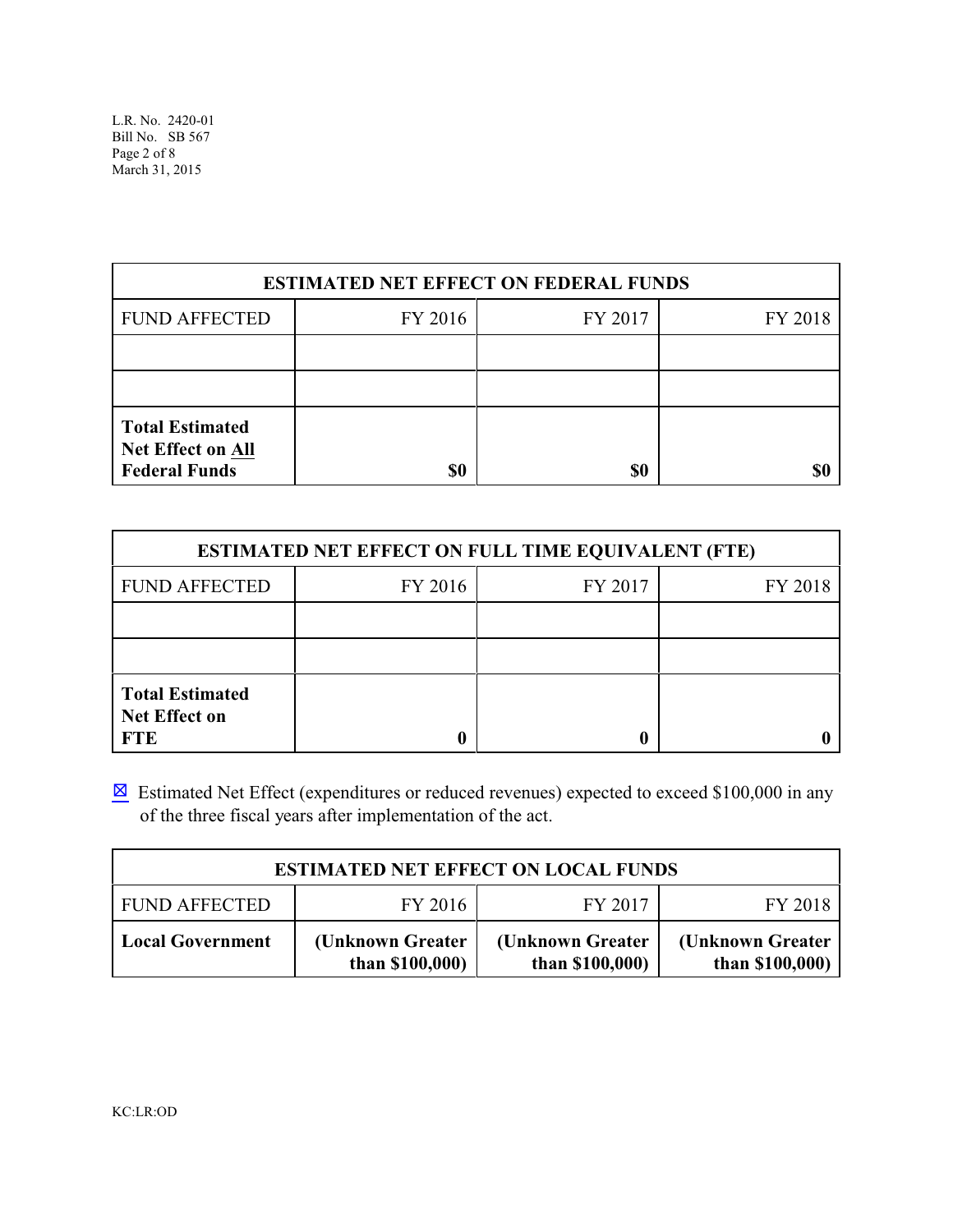L.R. No. 2420-01 Bill No. SB 567 Page 3 of 8 March 31, 2015

#### **FISCAL ANALYSIS**

### ASSUMPTION

Officials from the **Attorney General's Office (AGO)** assume this proposal authorizes the AGO to bring civil action on behalf of any citizen against a person acting under color of law, for an alleged violation of constitutional rights of freedom of assembly and petition and from unreasonable search and seizure. The AGO represents various public agencies, including the Highway Patrol, St. Louis Metropolitan Police Department and the Kansas City Police Board, which could be named as defendants. Due to the potential conflict of interest, should the proposal be enacted, the AGO may need to retain outside counsel. Consequently, while the number of cases is unknown, the potential cost to the state could exceed \$100,000.

Officials from the **Missouri Department of Conservation** assume this proposal would have an unknown fiscal impact to their Department. The litigation expenses in the event that someone would make a claim against the Department pursuant to the provision of this legislation is unknown.

Officials from the **St. Louis County Police Department** assume this proposal would have a cost to the St. Louis County as a result of this proposal. St. Louis County could potentially face more civil suits as a result of this bill. This would require man hours for the investigators, hours for the legal research team, court time/cost and other cost associated with defending a lawsuit. St. Louis County is unable to form an estimate due to the unknown nature of how many cases there could be in the future, and the unknown nature of all of the components that would add up to make the cost to the St. Louis County.

Officials from the **Cole County Sheriff's Department** assume since the Attorney General defends State Law Enforcement in both civil and criminal charges, the fiscal impact will be significant since the State will need to retain outside counsel to defend itself from itself

Officials from the **City of Independence Police Department** assume this proposed legislation has the potential to have a serious fiscal impact on all Municipalities as it subjects law enforcement officers and other public officials to numerous potential lawsuits.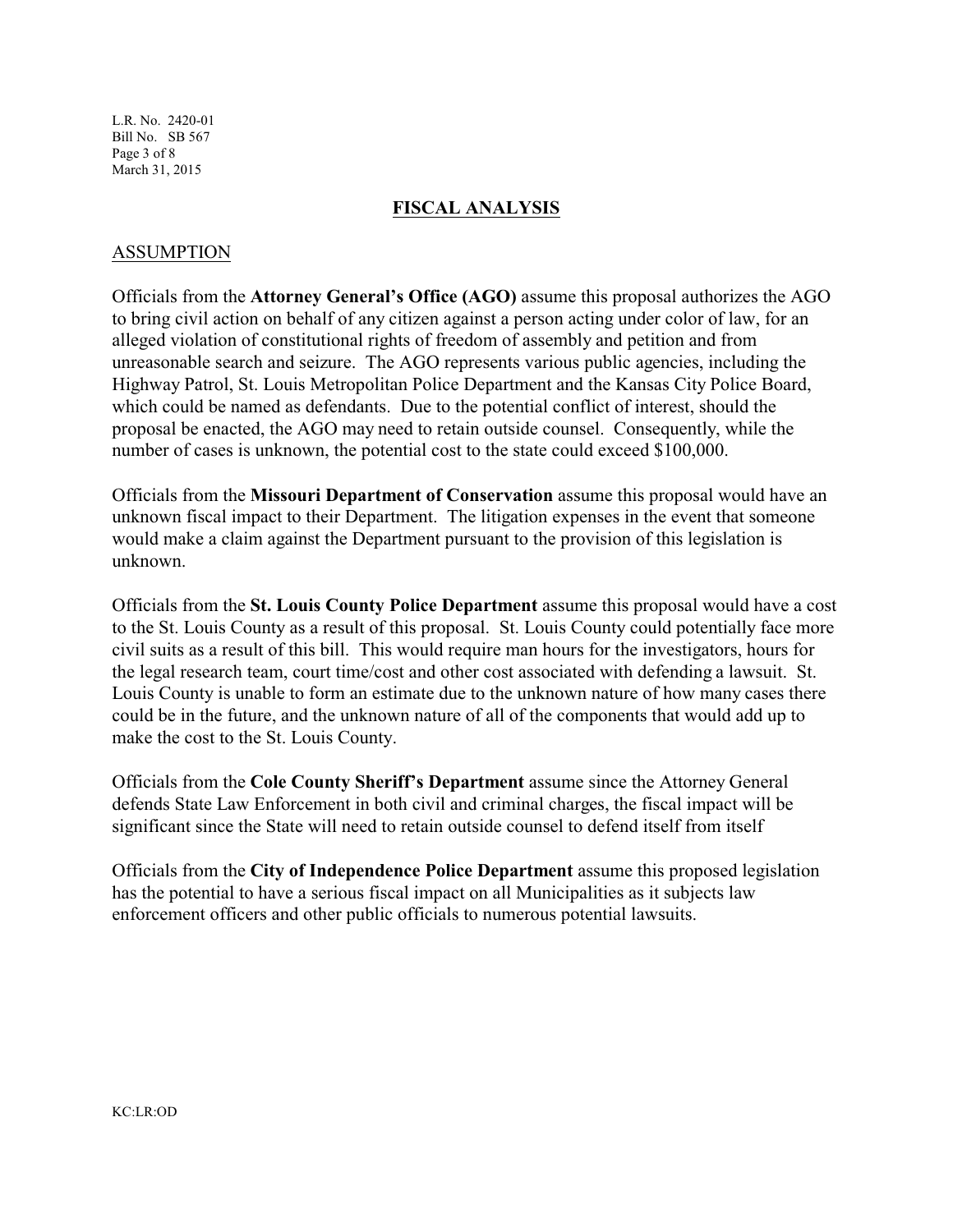L.R. No. 2420-01 Bill No. SB 567 Page 4 of 8 March 31, 2015

### ASSUMPTION (continued)

Officials from the **Department of Social Services (DSS)** assume the bill creates a new cause of action for damages and injunctive relief against state agencies and employees. The DSS Division of Legal Services (DLS) does not have sufficient data to provide an accurate estimate of the fiscal impact.

This statute establishes a legal cause of action for damages and injunctive relief against state and local governmental employees who allegedly interferes with a person's rights, privileges or immunities under the Constitution and the laws of the State of Missouri. The liability could arise out of almost any aspect of DSS operations. Because DSS's programs cover a wide range of issues - from Medicaid to child welfare, from blind pensions to TANF, and touching the lives of over a million Missourians each year the scope of the risk of lawsuits, even baseless lawsuits, is very high.

The Attorney General's office (AG) represents DSS employees who are sued for money damages during the course of their employment through the legal expense fund. The bill may pose a potential conflict for the AG's office because the AG's office has enforcement responsibilities under the law. However, in the past the AG's office has provided legal counsel to defend state employees even where a conflict exists because they defend liability under the state legal expense fund. DSS assumes that the AG's office will provide legal representation and pay any liability through the state legal expense fund.

Even in cases where the AG's office represents DSS in court, DLS provides substantial litigation support to the AG's office and legal advice to DSS in the defense of these cases. DLS, for example, routinely works closely with the AG's office in responding to discovery requests and providing technical assistance on specialized areas of the law. Therefore, DLS staff will have a role in defending any lawsuits brought under this new statute.

The new statute is modeled on the federal statute that authorizes a cause of action for damages and injunctive relief in federal court for alleged violations of federal rights. See 42 USC 1983. DLS therefore assumes that litigation of these cases will follow the same general pattern as the similar types of cases in federal court. Lawsuits filed under 42 USC 1983 typically involve complex legal and factual issues. They are time intensive to defend and it sometimes can take several years to bring these cases to a conclusion. It is not unusual for a DLS lawyer to spend well over 20 hours on these types of cases, even where the AG's office is the attorney of record.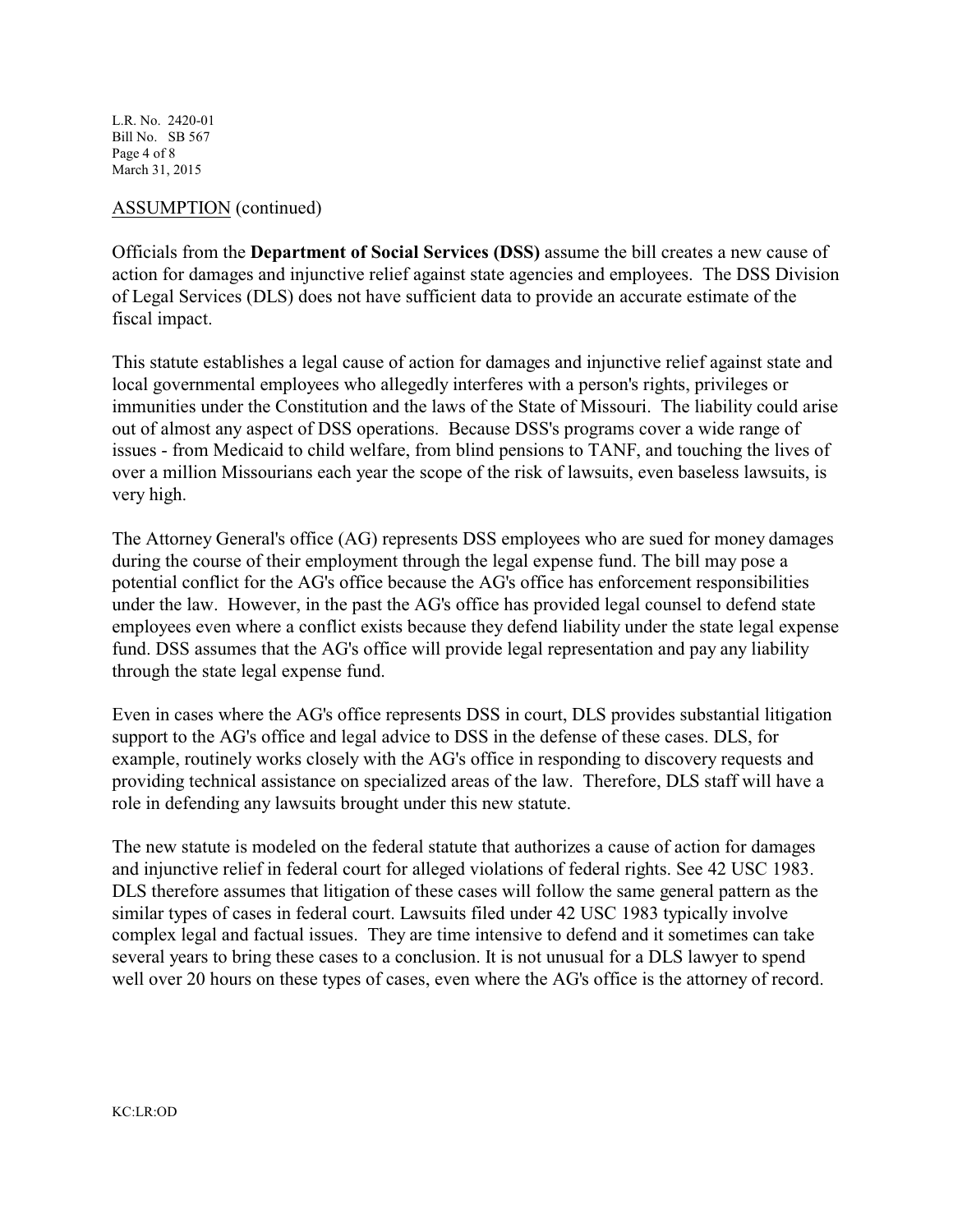L.R. No. 2420-01 Bill No. SB 567 Page 5 of 8 March 31, 2015

#### ASSUMPTION (continued)

The American Bar Association has recommended a caseload of between 40 and 60 cases for attorneys who handle child and family welfare matters. DLS estimates that a DLS lawyer could provide litigation support of about 20 of these types of cases at a time in addition to their other duties.

DLS does not have data to determine the number of cases that may be filed under this new statute, how long they will take to litigate and how the courts will interpret the scope and extent of liability under this statute.

If we assume that DSS will have 100 such cases pending at one time DLS estimates it could need up to 5 additional FTE per 100 cases.

State Technical Assistance Team (STAT) licensed peace officers following current standard law enforcement policies and procedures for legal search and seizures by either obtaining the individual's consent to search or by obtaining search warrants through courts, conduct approximately 150 searches in a calendar year. If passed, current related standard practices, policies and procedures would need to be reevaluated by DPS, STAT and Legal Services to ensure compliance with the new legislation. Fiscal impact of any potential future recompense is unknown, current STAT has no fiscal impact.

Officials from the **Department of Natural Resources**, the **Department of Public Safety** - **Missouri Highway Patrol**, the **State Emergency Management Agency** and the **Missouri Gaming Commission**, the **Legislative Research**, the **Office of the Lieutenant Governor**, the **Department of Economic Development**, the **Missouri Lottery Commission**, the **Office of the State Public Defender**, the **Department of Agriculture**, the **Administrative Hearing Commission**, the **Office of the Governor**, the **Joint Committee on Public Employee Retirement**, the **Office of the State Courts Administrator**, the **Columbia Police Department**, the **Springfield Police Department**, the **City of Columbia** and the **Platte County Board of Elections** each assume the proposal will have no fiscal impact on their respective organizations.

Since the cost associated with bringing civil action on behalf of any citizen against a person acting under the color of law, for an alleged violation of the constitutional rights of freedom of assembly is unknown, **Oversight** will range the fiscal impact to the General Revenue Fund, the Conservation Commission Fund, the Highway Fund and Local Political Subdivisions as (Unknown Greater than \$100,000).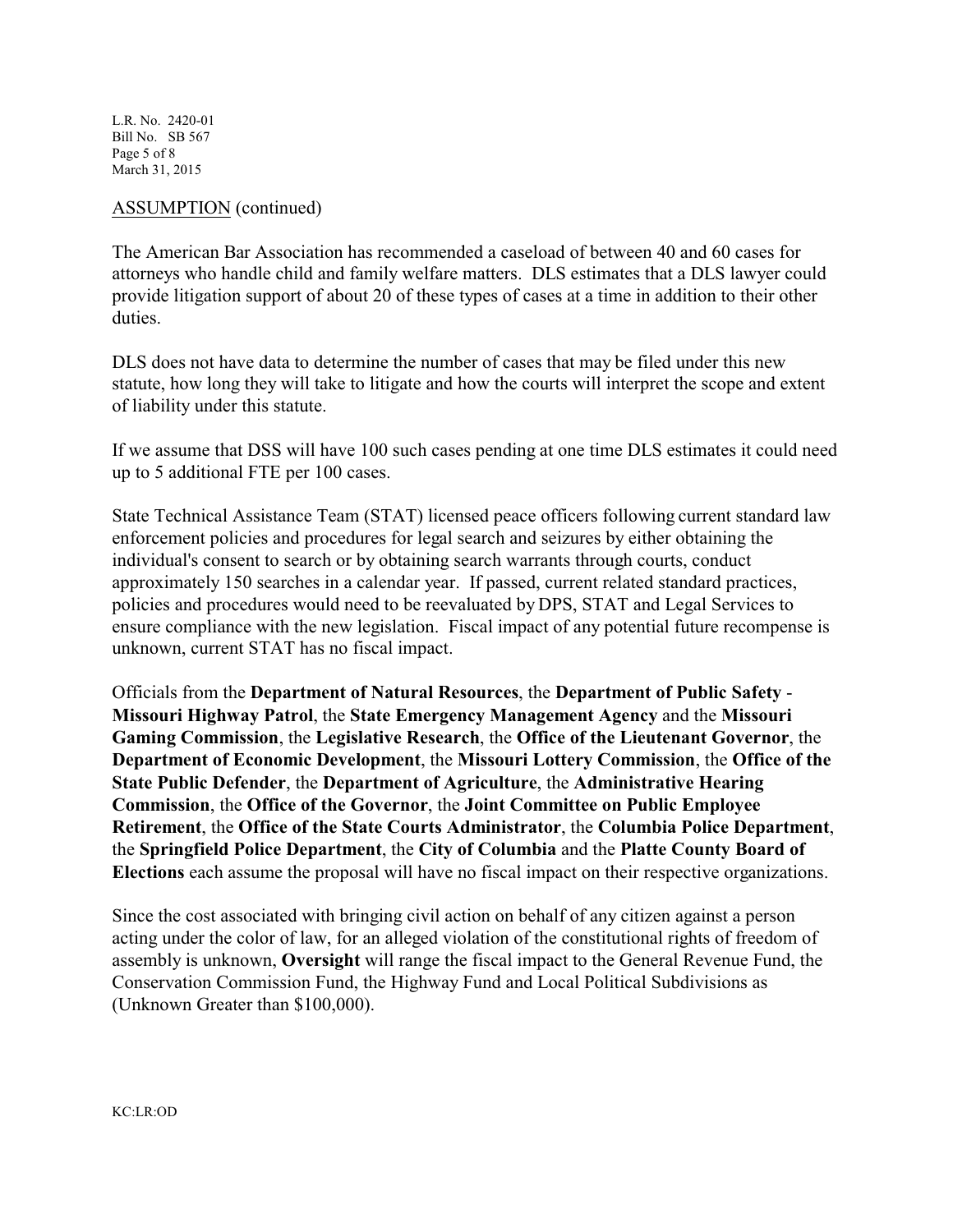L.R. No. 2420-01 Bill No. SB 567 Page 6 of 8 March 31, 2015

| <b>ESTIMATED NET EFFECT TO THE</b><br><b>HIGHWAY FUND</b>              | (Unknown<br><b>Greater than</b><br>\$100,000  | (Unknown<br><b>Greater than</b><br>\$100,000  | (Unknown<br><b>Greater than</b><br>\$100,000 |
|------------------------------------------------------------------------|-----------------------------------------------|-----------------------------------------------|----------------------------------------------|
| Cost - MoDOT<br>Legal Expenses                                         | (Unknown)<br>Greater than<br>\$100,000)       | (Unknown)<br>Greater than<br>\$100,000)       | (Unknown)<br>Greater than<br>\$100,000       |
| <b>HIGHWAY FUND</b>                                                    |                                               |                                               |                                              |
| <b>ESTIMATED NET EFFECT TO THE</b><br><b>CONSERVATION COMMISSION</b>   | (Unknown<br><b>Greater than</b><br>\$100,000) | (Unknown<br><b>Greater than</b><br>\$100,000) | (Unknown<br><b>Greater than</b><br>\$100,000 |
| Cost - MDC<br>Legal Expenses                                           | (Unknown)<br>Greater than<br>\$100,000)       | (Unknown)<br>Greater than<br>\$100,000)       | (Unknown)<br>Greater than<br>\$100,000       |
| <b>CONSERVATION COMMISSION</b>                                         |                                               |                                               |                                              |
| <b>ESTIMATED NET EFFECT TO THE</b><br><b>GENERAL REVENUE FUND</b>      | (Unknown<br><b>Greater than</b><br>\$100,000  | (Unknown<br><b>Greater than</b><br>\$100,000  | (Unknown<br><b>Greater than</b><br>\$100,000 |
| Cost - AGO<br>Outside counsel to represent various<br>public agencies. | (Unknown)<br>Greater than<br>\$100,000)       | (Unknown)<br>Greater than<br>\$100,000)       | (Unknown)<br>Greater than<br>\$100,000)      |
| <b>GENERAL REVENUE</b>                                                 |                                               |                                               |                                              |
| FISCAL IMPACT - State Government                                       | FY 2016<br>$(10 \text{ Mo.})$                 | FY 2017                                       | FY 2018                                      |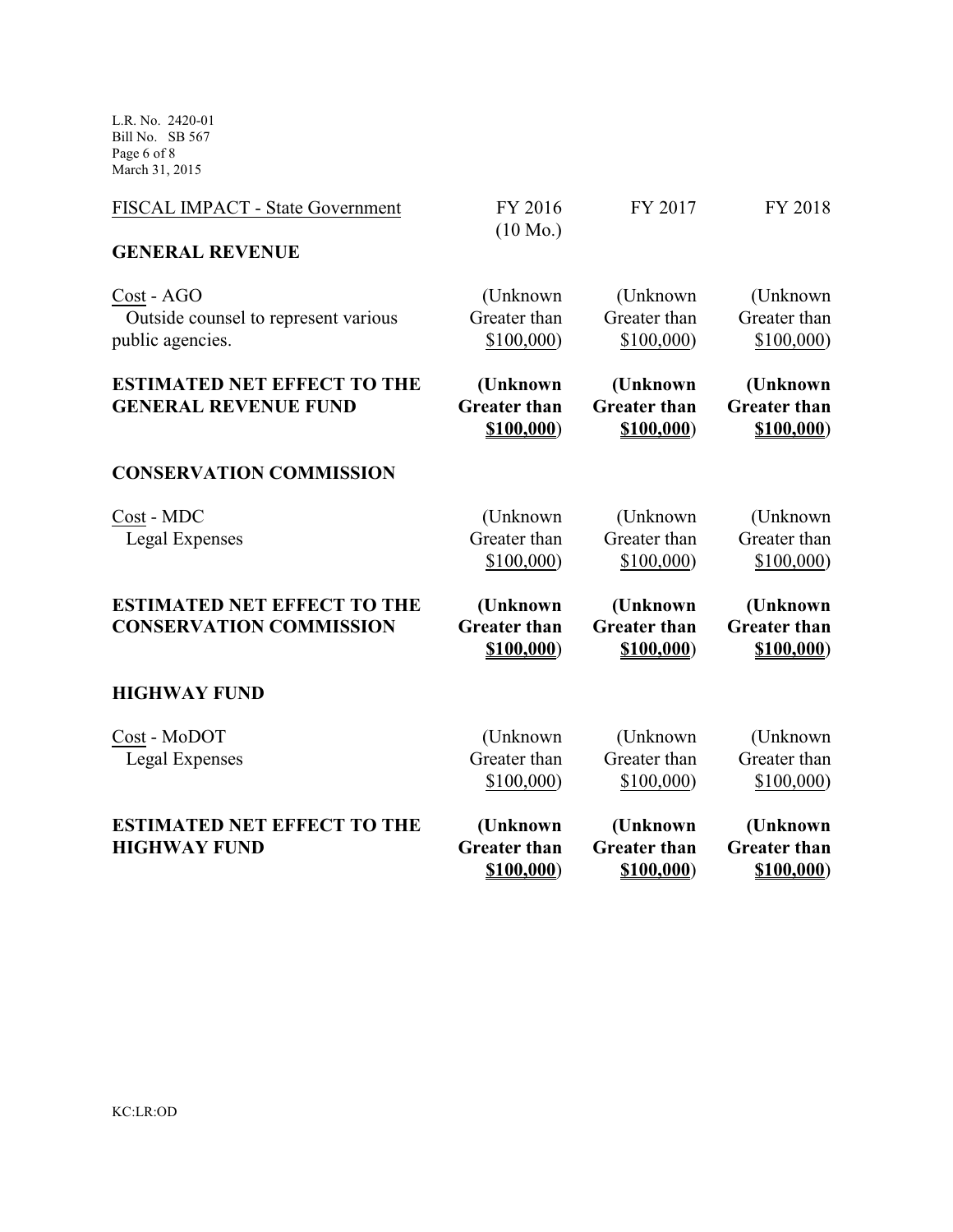L.R. No. 2420-01 Bill No. SB 567 Page 7 of 8 March 31, 2015

| <b>ESTIMATED NET EFFECT TO</b><br><b>LOCAL POLITICAL SUBDIVISIONS</b> | \$100,000<br>(Unknown<br><b>Greater than</b> | \$100,000<br>(Unknown)<br><b>Greater than</b> | \$100,000<br>(Unknown)<br><b>Greater than</b> |
|-----------------------------------------------------------------------|----------------------------------------------|-----------------------------------------------|-----------------------------------------------|
| Cost - Local Municipalities<br>Legal Expenses                         | (Unknown<br>Greater than                     | (Unknown)<br>Greater than                     | (Unknown)<br>Greater than                     |
| <b>LOCAL POLITICAL SUBDIVISIONS</b>                                   | $(10 \text{ Mo.})$                           |                                               |                                               |
| FISCAL IMPACT - Local Government                                      | FY 2016                                      | FY 2017                                       | FY 2018                                       |

#### FISCAL IMPACT - Small Business

No direct fiscal impact to small businesses would be expected as a result of this proposal.

#### FISCAL DESCRIPTION

This act states that any person acting under the color of law who deprives a person of any right or privilege granted by the Missouri Constitution or laws of this state, or interferes by threats, intimidation or coercion with a person's enjoyment of the right to peaceable assemble or right against unreasonable search and seizure shall be liable to the party injured. Under the act, the Attorney General is authorized to bring a civil action on behalf of the injured party.

This legislation is not federally mandated, would not duplicate any other program and would not require additional capital improvements or rental space.